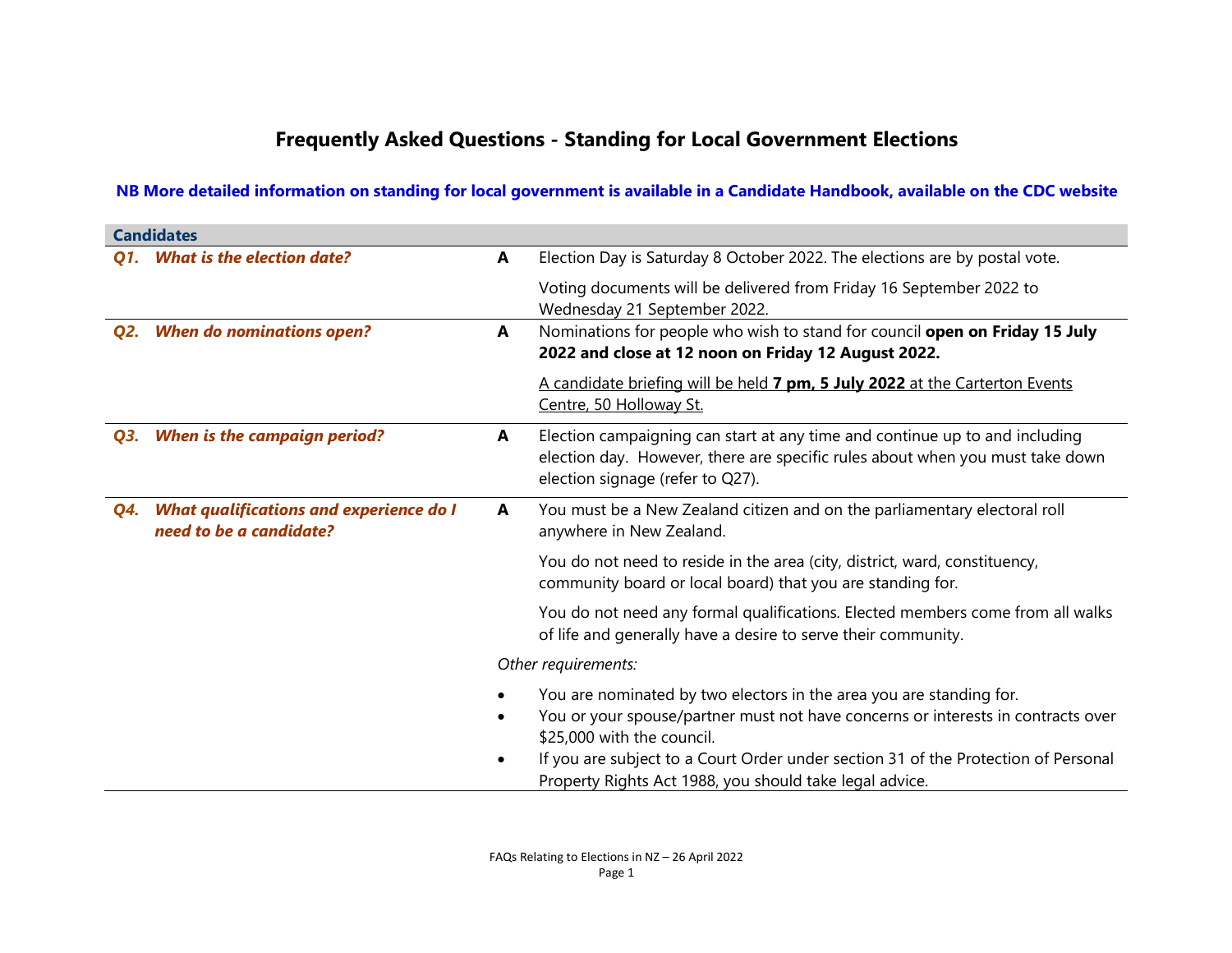|     | <b>Candidates</b>                                                              |              |                                                                                                                                                                                                                                                                                                                                                                                                                                                                                                                                                                                                                                                                                                                                       |
|-----|--------------------------------------------------------------------------------|--------------|---------------------------------------------------------------------------------------------------------------------------------------------------------------------------------------------------------------------------------------------------------------------------------------------------------------------------------------------------------------------------------------------------------------------------------------------------------------------------------------------------------------------------------------------------------------------------------------------------------------------------------------------------------------------------------------------------------------------------------------|
|     |                                                                                | $\bullet$    | If you are an employee of the council, you must resign before taking up your<br>position as an elected member. The rules of some councils may require you to<br>take leave for campaigning prior to the election.                                                                                                                                                                                                                                                                                                                                                                                                                                                                                                                     |
| Q5. | Do I need to be resident in the city, district<br>or region I am standing for? | A            | No, but you must be on the Parliamentary Electoral Roll (anywhere in New<br>Zealand) and provide proof you are a New Zealand citizen.                                                                                                                                                                                                                                                                                                                                                                                                                                                                                                                                                                                                 |
| Q6. | What is the role of a councillor?                                              | $\mathbf{A}$ | A councillor:<br>Participates in strategic and long-term planning for the whole<br>city/district/region;<br>Participates in setting a budget and rates<br>Develops policy across a wide range of activities and services;<br>Represents the city/district/region at functions as required;<br>Reviews and develops bylaws for the city/district/region;<br>Advocates on a wide range of issues;<br>Coordinates and forms partnerships with other spheres of government<br>and other agencies;<br>Participates in the appointment and performance review of the Chief<br><b>Executive Officer;</b><br>Acts on all these matters within a legislative and regulatory framework;<br>Monitors the performance of the council organisation |
|     | Q7. How much will it cost me to stand?                                         | A            | You will need to pay a nomination deposit of \$200 GST inclusive for each election<br>you stand for.<br>The funds must be deposited with the Electoral Officer at the same time your<br>nomination is submitted. It is recommended you pay the nomination deposit by<br>online/internet banking (or EFTPOS or cash) noting that cheques are no longer<br>accepted.<br>For Carterton District Council If you poll greater than 25% of the lowest polling                                                                                                                                                                                                                                                                               |
|     |                                                                                |              | successful candidate you will receive your nomination deposit back.                                                                                                                                                                                                                                                                                                                                                                                                                                                                                                                                                                                                                                                                   |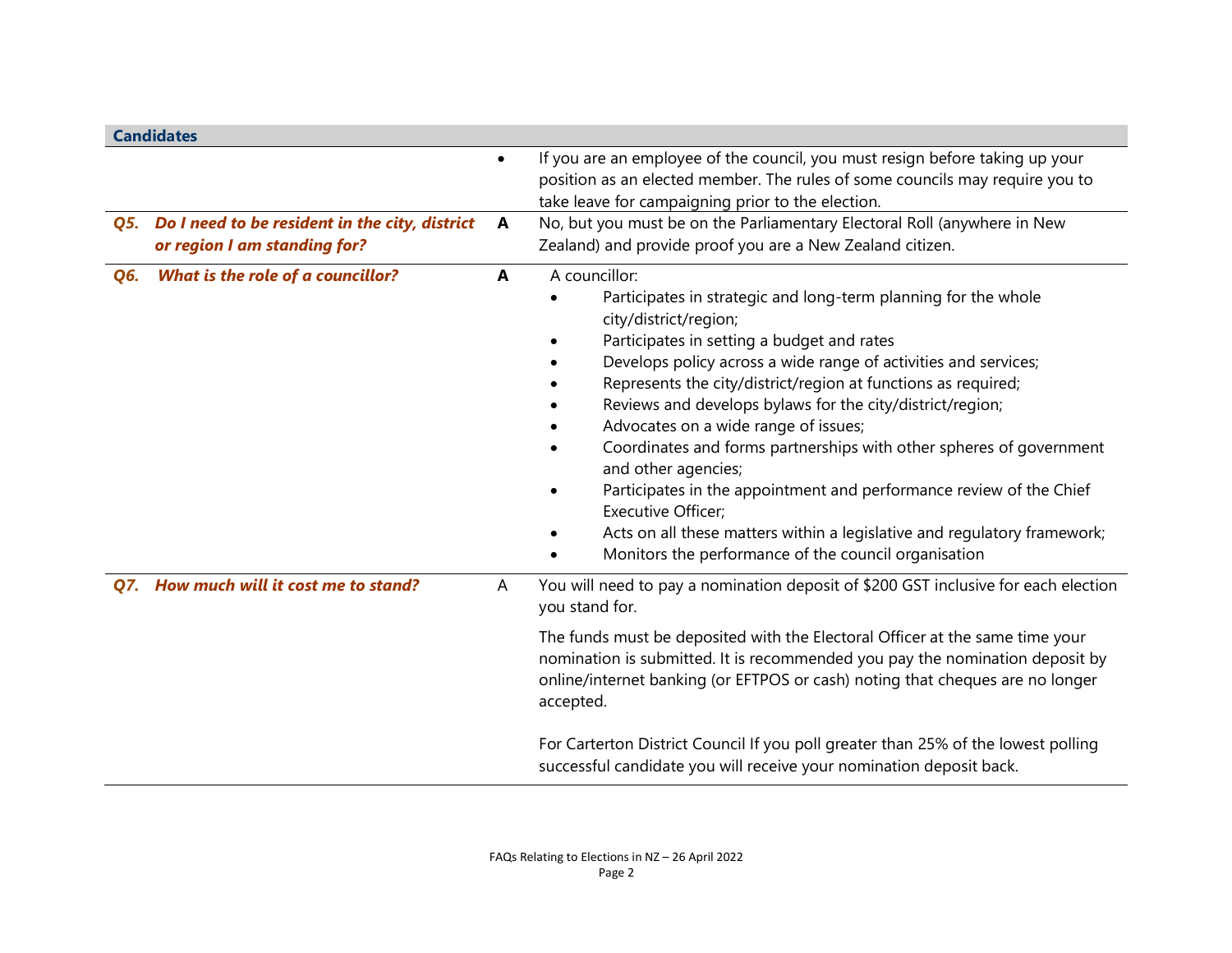| <b>Candidates</b>                                               |   |                                                                                                                                                                                                                                                                                                                                                            |  |
|-----------------------------------------------------------------|---|------------------------------------------------------------------------------------------------------------------------------------------------------------------------------------------------------------------------------------------------------------------------------------------------------------------------------------------------------------|--|
| Q8. How many people do I need to nominate<br>me?                | A | You need two people to nominate you.                                                                                                                                                                                                                                                                                                                       |  |
| Who is able to nominate me?<br>Q9.                              | A | A nominator must be on the electoral roll for the area (city, district, constituency,<br>ward, community board or local board) for which you are standing.                                                                                                                                                                                                 |  |
| Q10. What is a candidate profile statement?                     | A | You are asked to provide a candidate profile statement when you lodge your<br>nomination along with a recent passport size colour photograph.                                                                                                                                                                                                              |  |
|                                                                 |   | The candidate profile is a statement of up to 150 words containing information<br>about yourself and your policies and intentions if elected to office. The profile<br>statement will be included in the voting packs that all electors receive.                                                                                                           |  |
|                                                                 |   | If your candidate statement can be submitted in English, or Māori and English.<br>The information contained in each language must be substantially consistent with<br>the information contained in the other language. Each language has to be within<br>a 150-word limit.                                                                                 |  |
|                                                                 |   | Your profile statement must be true and accurate. The Electoral Officer is not<br>required to verify or investigate any information included in your statement.                                                                                                                                                                                            |  |
|                                                                 |   | In addition, your candidate profile statement must state whether or not your<br>principal place of residence is in the area you are seeking election, e.g., 'My<br>principal place of residence is in Carterton (at large <sup>1</sup> )', or 'My principal place of<br>residence is not in Carterton (at large)'. This is not part of the 150-word limit. |  |
|                                                                 |   | See section 61 of the Local Electoral Act 2001 for more information.                                                                                                                                                                                                                                                                                       |  |
| Q11. How long is the term of the elected<br>member?             | A | Three years.                                                                                                                                                                                                                                                                                                                                               |  |
| Q12. Is the role I want to stand for full-time or<br>part-time? | A | For Carterton District Council the role is part-time.                                                                                                                                                                                                                                                                                                      |  |

 $1$  'At large' means the candidate is standing for the whole Carterton District (as opposed to some councils that have a ward system and the candidate is standing for the ward or a section of the district).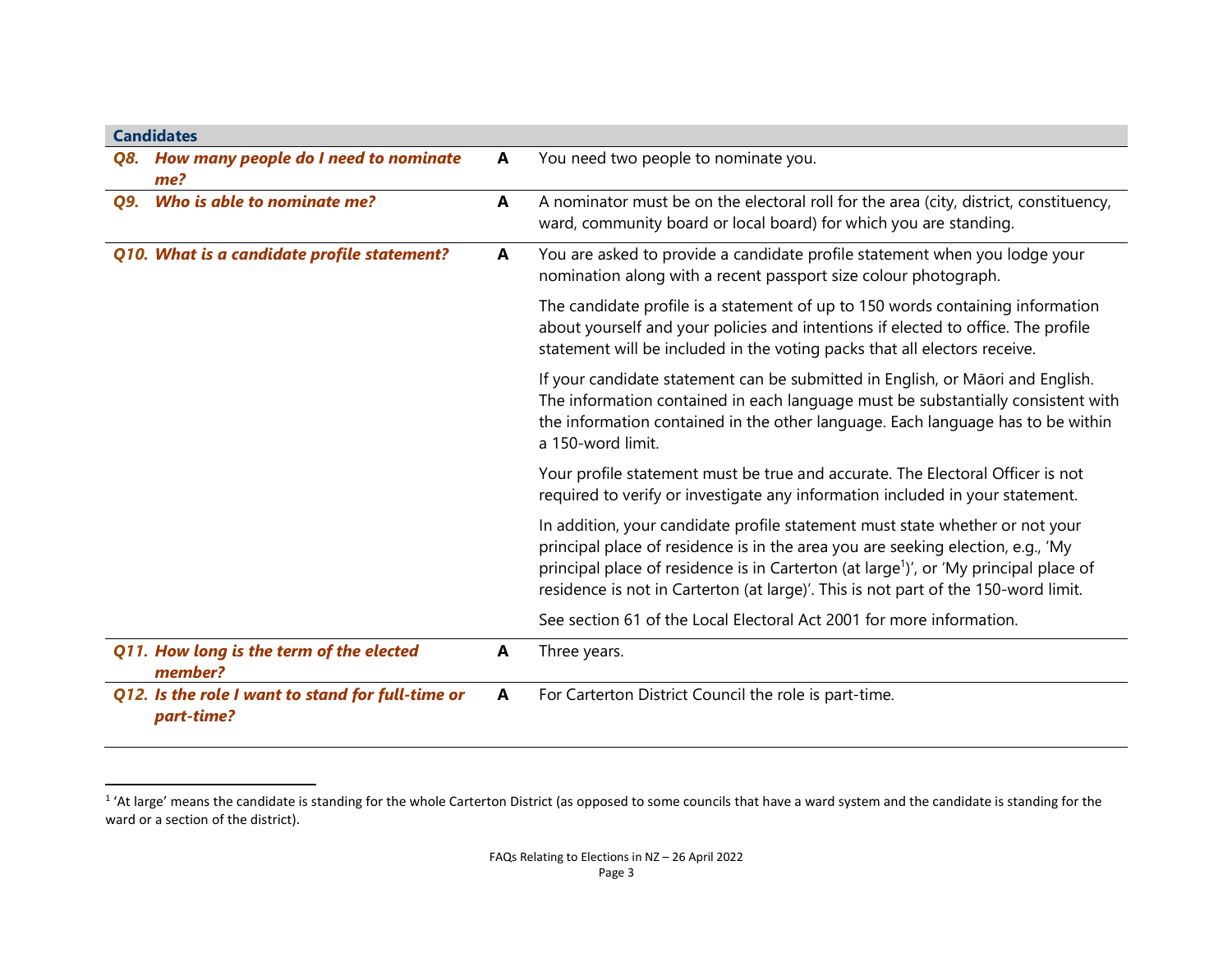| <b>Candidates</b>                                              |   |                                                                                                                                                                                                                                                                                                                                                                                                                                      |
|----------------------------------------------------------------|---|--------------------------------------------------------------------------------------------------------------------------------------------------------------------------------------------------------------------------------------------------------------------------------------------------------------------------------------------------------------------------------------------------------------------------------------|
| Q13. How much will I get paid?                                 | A | Pay and allowances are determined by the Government's Remuneration<br>Authority. The pay rates vary according to population size and other factors. You<br>can see all the councils remuneration schedules by clicking on this link to the<br>Local Government Members (2021/22) Determination.<br>More information about how the Remuneration Authority determines pay can be<br>found here.                                        |
|                                                                |   |                                                                                                                                                                                                                                                                                                                                                                                                                                      |
| Q14. Which local government positions am I<br>able to run for? | A | You can choose to stand for election for any position in a city council, district<br>council or regional council. You are able to run for mayor, councillor, community<br>board member or local board member.                                                                                                                                                                                                                        |
|                                                                |   | If you choose to stand for more than one position there are some restrictions and<br>rules:                                                                                                                                                                                                                                                                                                                                          |
|                                                                |   | You cannot stand for both a city council/district council and a regional<br>٠<br>council.                                                                                                                                                                                                                                                                                                                                            |
|                                                                |   | Where a council has both an 'at large' and wards system of representation,<br>$\bullet$<br>you cannot stand as councillor for both positions.                                                                                                                                                                                                                                                                                        |
|                                                                |   | You cannot stand as councillor for more than one ward or constituency in a<br>council.                                                                                                                                                                                                                                                                                                                                               |
|                                                                |   | But                                                                                                                                                                                                                                                                                                                                                                                                                                  |
|                                                                |   | You can stand as a member for more than one community board or local<br>$\bullet$<br>board within that council (but if elected to more than one local board, you<br>must have preselected which local board you will take).<br>You can stand for councillor and also for member of a community board or<br>٠<br>local board (but if elected to both positions, you must choose one).<br>You can stand for both mayor and councillor. |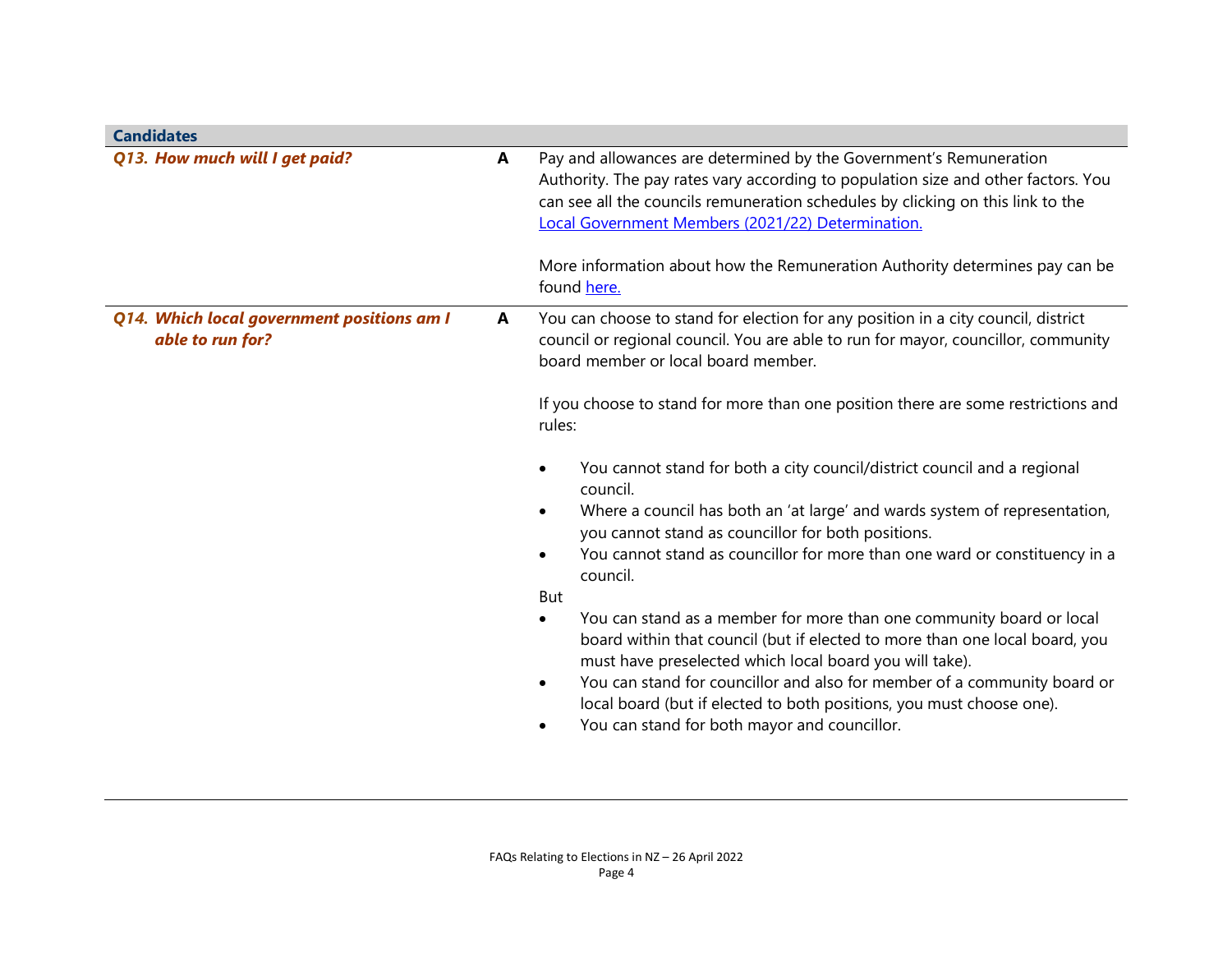| <b>Candidates</b>                                                                                                                         |   |                                                                                                                                                                                                                                                                                                                                                                  |
|-------------------------------------------------------------------------------------------------------------------------------------------|---|------------------------------------------------------------------------------------------------------------------------------------------------------------------------------------------------------------------------------------------------------------------------------------------------------------------------------------------------------------------|
| Q15. How do I receive information on standing<br>for the Masterton Community Trust or for<br><b>Greater Wellington Regional Council?</b>  | A | Nomination papers for the Masterton Community Trust are available from<br>Masterton District Council. Contact harrietk@mstn.govt.nz. Forms must be<br>lodged at the Masterton District Council office, 64 Chapel Street (PO Box 444)<br>Masterton. These nomination papers cannot be lodged with Carterton<br><b>District Council.</b>                           |
|                                                                                                                                           |   | Nomination papers for the Greater Wellington Regional Council elections are<br>available from Greater Wellington Regional Council - Elections (gw.govt.nz). Forms<br>must be lodged at the GWRC office, 100 Cuba Street, Te Aro, Wellington. These<br>nomination papers cannot be lodged with Carterton District Council.                                        |
| Q16. Do I need to be on the Māori electoral roll<br>or of Māori descent if I am standing for<br>election in a Māori Ward or Constituency? | A | No. To be eligible you must be a New Zealand citizen and your name must be on<br>the Parliamentary Electoral Roll (anywhere in New Zealand).                                                                                                                                                                                                                     |
|                                                                                                                                           |   | You will need to be nominated by two electors whose names appear on the Māori<br>electoral roll within the area of election for which you are standing.                                                                                                                                                                                                          |
|                                                                                                                                           |   | Equally if you are on the Māori electoral roll you can stand in a general ward, and<br>will need to be nominated by two electors whose names appear on the general<br>electoral roll within the area of election for which you are standing.                                                                                                                     |
| Q17. Can I withdraw my nomination as a                                                                                                    | A | Only if it is withdrawn before the close of nominations.                                                                                                                                                                                                                                                                                                         |
| candidate?                                                                                                                                |   | If you decide to opt out after the close of nominations, your name will still appear<br>on the voting document.                                                                                                                                                                                                                                                  |
|                                                                                                                                           |   | If you become incapacitated with serious illness or injury and unlikely to be able<br>to perform the functions and duties if elected to office, you can apply to<br>withdraw on those grounds. You will need verification from a doctor and lawyer<br>about your situation. See your local electoral officer if you need more information<br>about this process. |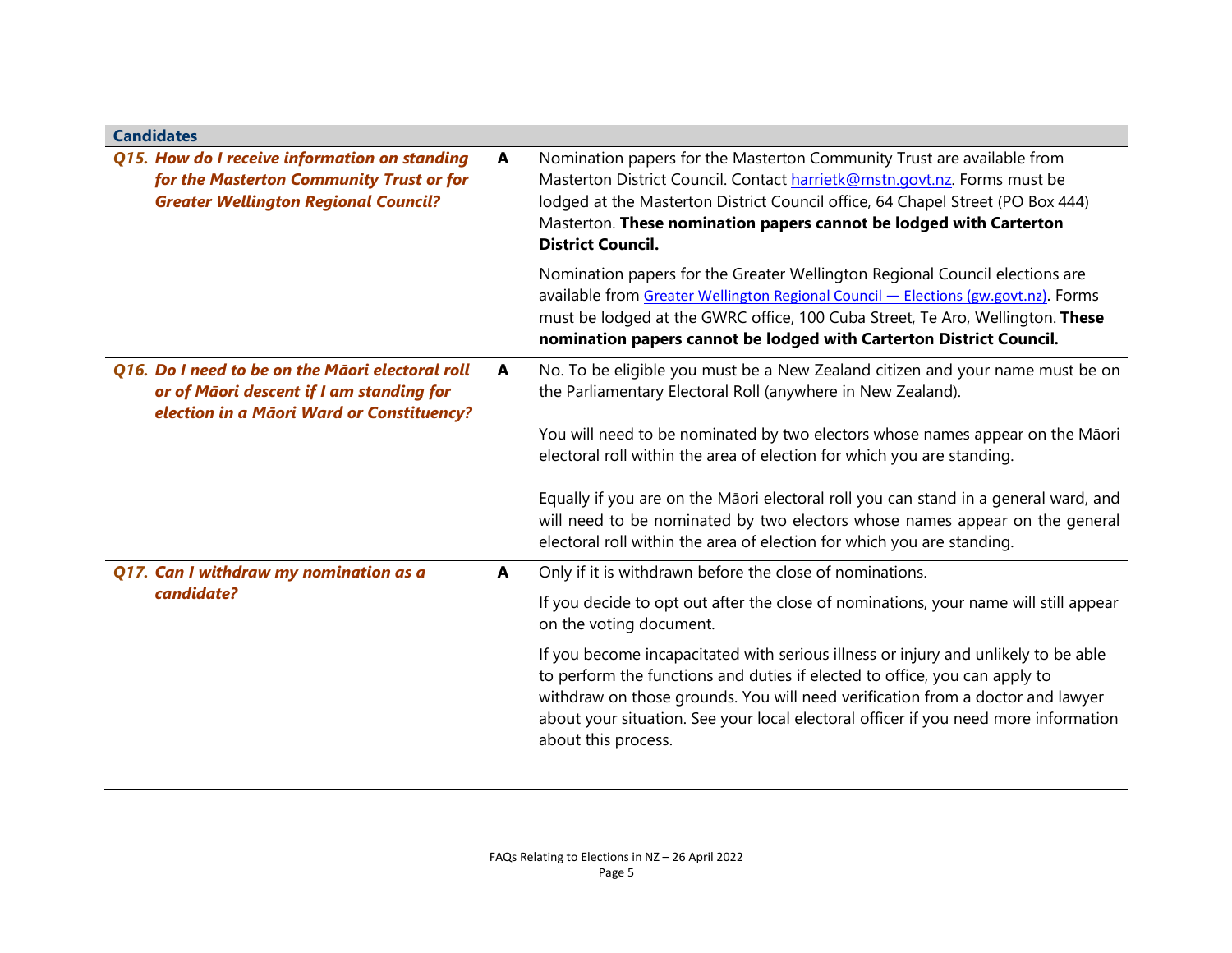| <b>Candidates</b>                                                                                           |   |                                                                                                                                                                                                                                                                     |
|-------------------------------------------------------------------------------------------------------------|---|---------------------------------------------------------------------------------------------------------------------------------------------------------------------------------------------------------------------------------------------------------------------|
| Q18. Does a criminal record affect a person                                                                 | A | No, not at all for city, district, and regional council elections.                                                                                                                                                                                                  |
| standing as a council candidate?                                                                            |   |                                                                                                                                                                                                                                                                     |
| Q19. What does, 'at large', 'ward' and<br>'constituency', mean?                                             | A | If you are standing 'at large', then you are standing for the whole council area<br>rather than for a ward. Carterton District Councils doesn't have wards, so<br>candidates putting their names forward for councillor are standing for an 'at<br>large' position. |
|                                                                                                             |   | Outside of Carterton District Council, if you are standing for a 'ward' these are<br>parts of a council area that have been determined by population and<br>communities of interest. There can be either general wards or Māori wards.                              |
|                                                                                                             |   | If you plan to stand for a regional council, the term 'constituency' is used rather<br>than 'ward'.                                                                                                                                                                 |
| Q20. How many offices can I stand for?                                                                      | A | You can stand for mayor, at large councillor or ward councillor and<br>local/community board member. However, if elected to more than one position,<br>you will take up the highest ranked position.                                                                |
|                                                                                                             |   | You can stand as a member of the governing body (i.e. Council) and a<br>local/community board if the triennial local election is happening at the same<br>time. However, if you win more than one election, you must take up the highest<br>ranked position.        |
|                                                                                                             |   | You cannot stand for both a regional council and one of its constituent district or<br>city councils or a community board.                                                                                                                                          |
| Q21. I am a serving police officer. Can I stand<br>for council and continue to work as a<br>police officer? | A | Yes. There are no longer any restrictions on police officers standing for local<br>authority elections, apart from the normal eligibility criteria.                                                                                                                 |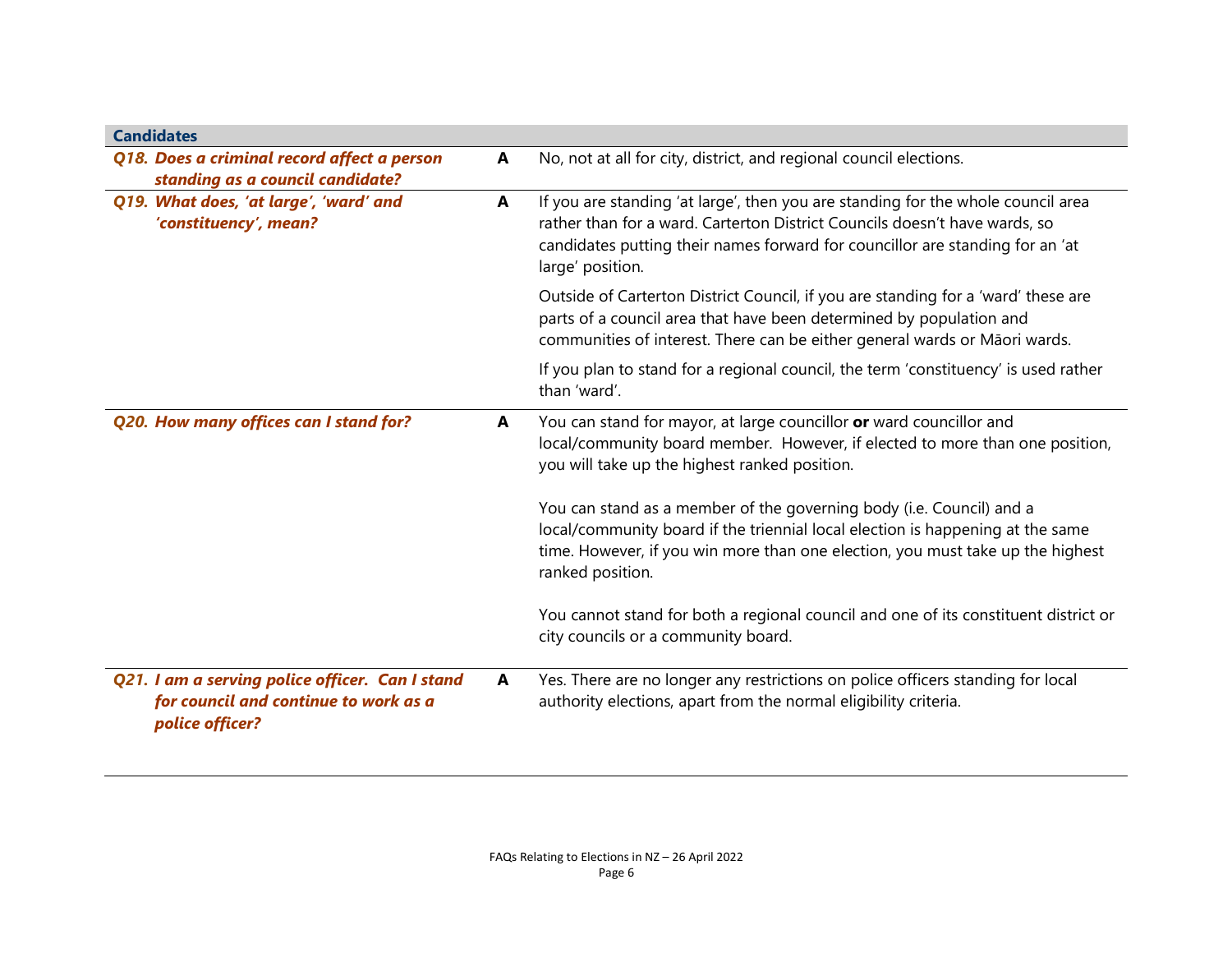| <b>Candidates</b>                                                                  |   |                                                                                                                                                                                                                                                                                                                                                                                                                                                                                                                |
|------------------------------------------------------------------------------------|---|----------------------------------------------------------------------------------------------------------------------------------------------------------------------------------------------------------------------------------------------------------------------------------------------------------------------------------------------------------------------------------------------------------------------------------------------------------------------------------------------------------------|
| Q22. Can I raise campaign funds from donations A<br>to offset electoral expenses?  |   | Yes, you can raise funds from donations to help offset your campaign expenses.<br>There is very specific legislation about donations and expenses which you need<br>to abide by.                                                                                                                                                                                                                                                                                                                               |
|                                                                                    |   | Further information is provided in the Carterton District Council Candidate<br>Booklet.                                                                                                                                                                                                                                                                                                                                                                                                                        |
| Q23. How much can I spend on my campaign?                                          | A | If you stand for more than one position, the amount you can spend is the highest<br>amount for <b>one</b> position. You cannot add positions together to allow you to<br>spend more than the limit.                                                                                                                                                                                                                                                                                                            |
|                                                                                    |   | All candidates are required to lodge an electoral donations and expenses return<br>within 55 days after the day on which the successful candidates are declared to<br>be elected (public notice of final results). If a candidate is outside NZ on this day,<br>the return must be filed within 76 days after election result day. If this is not done,<br>the non-return will be advised to the NZ Police. This return needs to be made<br>before a candidate nomination deposit is refunded (if applicable). |
| Q24. Can people already elected onto council<br>use council resources to campaign? | A | No. Elected members are not permitted to use council resources for their<br>campaigns as this is considered an advantage at the ratepayer's expense.                                                                                                                                                                                                                                                                                                                                                           |
| Q25. Are there any rules about using social<br>media?                              | A | Yes. Councils have policies or guidelines for web and social media use related to<br>campaigning. They do not permit council social media pages to be used by<br>anyone (candidates or members of the public) for electioneering or campaigning<br>in the three months before election day. Councils monitor their websites and take<br>down any campaign-related posts.                                                                                                                                       |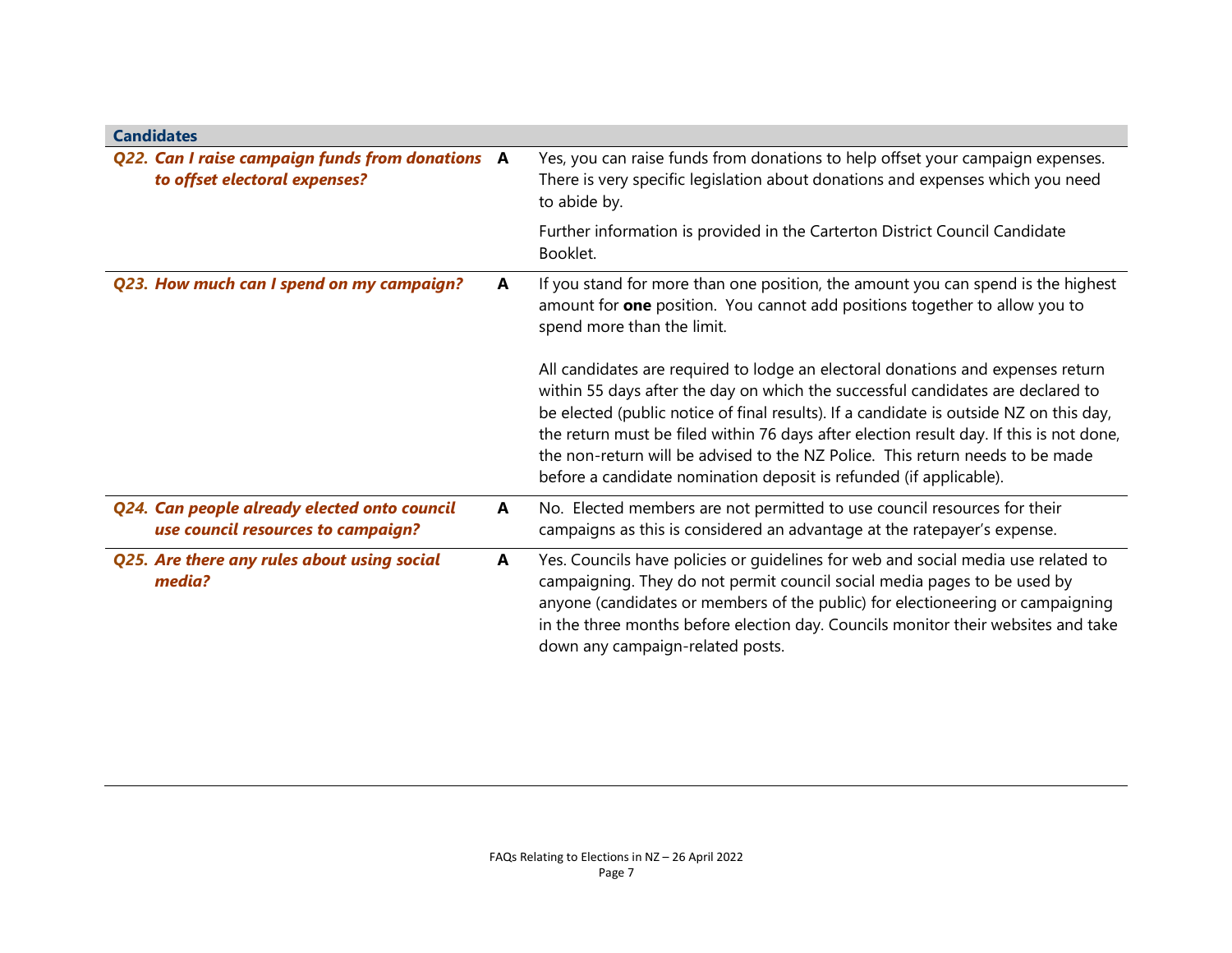| <b>Candidates</b>                                                            |   |                                                                                                                                                                                                                                                                                                                                                          |  |
|------------------------------------------------------------------------------|---|----------------------------------------------------------------------------------------------------------------------------------------------------------------------------------------------------------------------------------------------------------------------------------------------------------------------------------------------------------|--|
| Q26. What does 'authorisation of advertising'<br>mean?                       | A | Election advertising, using any media, must identify either you or your agent. The<br>publication of any advertisements (in any newspaper, periodical, notice, poster,<br>pamphlet, handbill, billboard or card, or broadcast over radio or television) for<br>candidates requires the written authorisation of you or your agent.                       |  |
|                                                                              |   | The advertisement must contain a statement setting out you or your agent's true<br>name, or at whose direction, it is published and the street address (not a PO box)<br>of their residence or business. This applies during your entire campaign.                                                                                                       |  |
| Q27. Where and when can I put up election<br>signs?                          | A | Election signs are permitted on private property (with the owner's consent) at any<br>time. The sign must be erected in a stable fashion, not be a hazard to the public<br>or to traffic safety, and must comply with the (local authority district plan/bylaw).                                                                                         |  |
|                                                                              |   | For State Highways, signs must meet Waka Kotahi/NZTA rules.                                                                                                                                                                                                                                                                                              |  |
|                                                                              |   | On these sites, signs can be erected in accordance with the rules, and generally<br>must be removed by midnight Friday 7 October 2022.                                                                                                                                                                                                                   |  |
|                                                                              |   | In Carterton District Council election signs are not permitted on council<br>property/road reserves.                                                                                                                                                                                                                                                     |  |
|                                                                              |   | If you have any questions about the rules for Carterton District Council contact<br>the Deputy Electoral Officer demservices@cdc.govt, phone 027 444 1561.                                                                                                                                                                                               |  |
| Q28. Can I view the electoral roll?                                          | A | Yes, the electoral roll will be open for public inspection at the Carterton District<br>Council offices and library from 15 July 2022 to 12 August 2022.                                                                                                                                                                                                 |  |
| Q29. Can I help people vote or collect their<br>voting documents to send in? | A | No, candidates or their assistants should not collect voting documents from<br>electors. During the voting period each elector should post their voting forms, or<br>deliver them to an official collection point at the Carterton District Council office.                                                                                              |  |
|                                                                              |   | It is an offence (carrying a fine of up to \$5,000 if convicted) to interfere in any way<br>with an elector with the intention of influencing or advising the elector as to how<br>he or she should vote. Candidates and their assistants should be mindful of this<br>particularly if campaigning occurs in facilities such as rest homes or hospitals. |  |